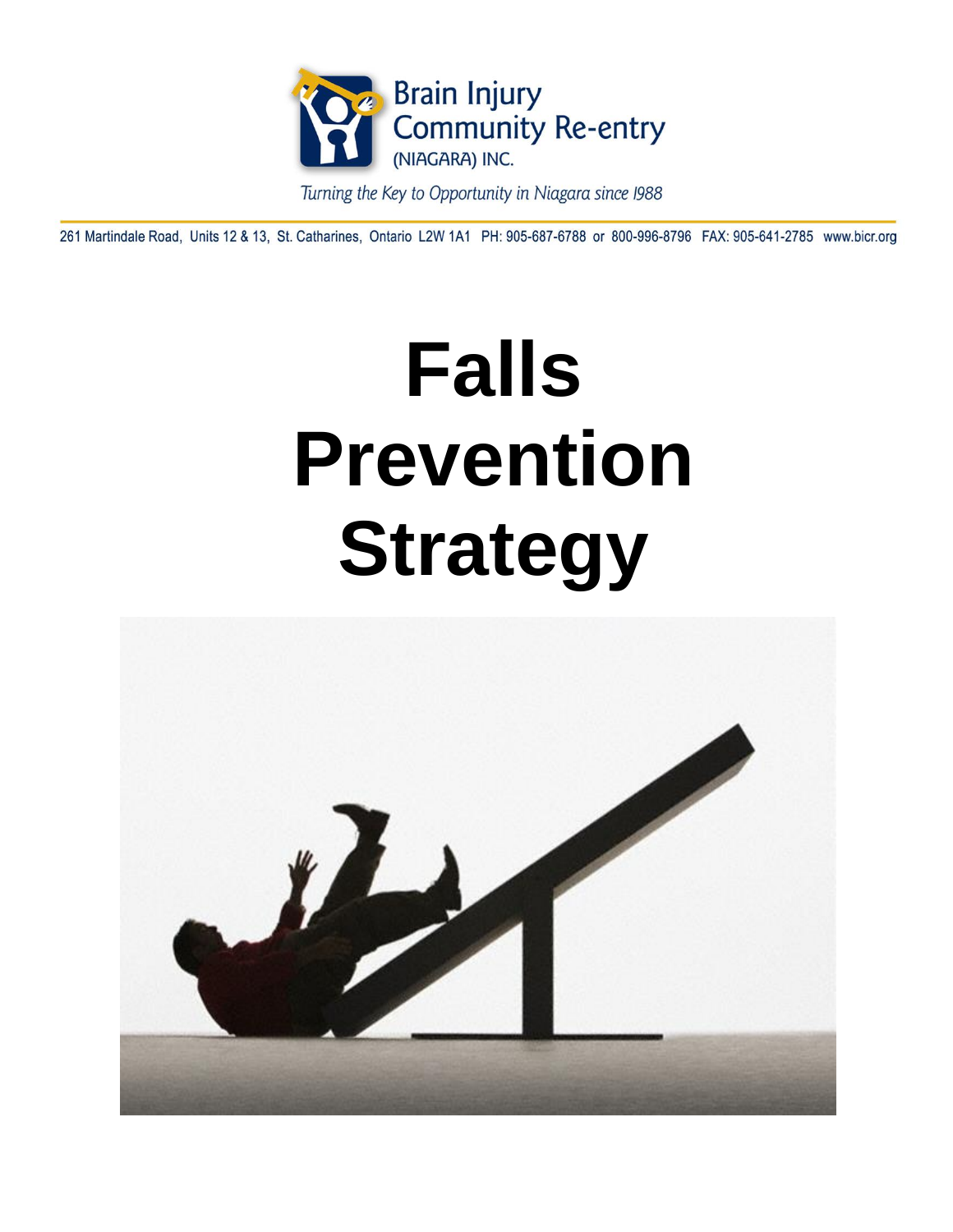Accessible Formats & Communication Supports

Special accessibility accommodations and materials in alternate formats can be arranged by contacting Brain Injury Community Re-entry (Niagara) Inc. at 905-687-6788 extension 663 or www.bicr.org.

We are also interested in your comments and feedback about accessibility at BICR. Please send us your comments.

#### *Disclaimer:*

*Brain Injury Community Re-Entry (Niagara) Inc. acknowledges funding support for many of our programs and services from the Hamilton Niagara Haldimand Brant Local Health Integration Network (HNHB LHIN) and the government of Ontario.* 

*The views expressed in this publication are the views of Brain Injury Community Re-Entry (Niagara) Inc. and do not necessarily reflect those of the Hamilton Niagara Haldimand Brant Local Health Integration Network (HNHB LHIN) or the government of Ontario.*



BICR Publication ~ Created 3/30/2009 ~ Revised 08/10/2016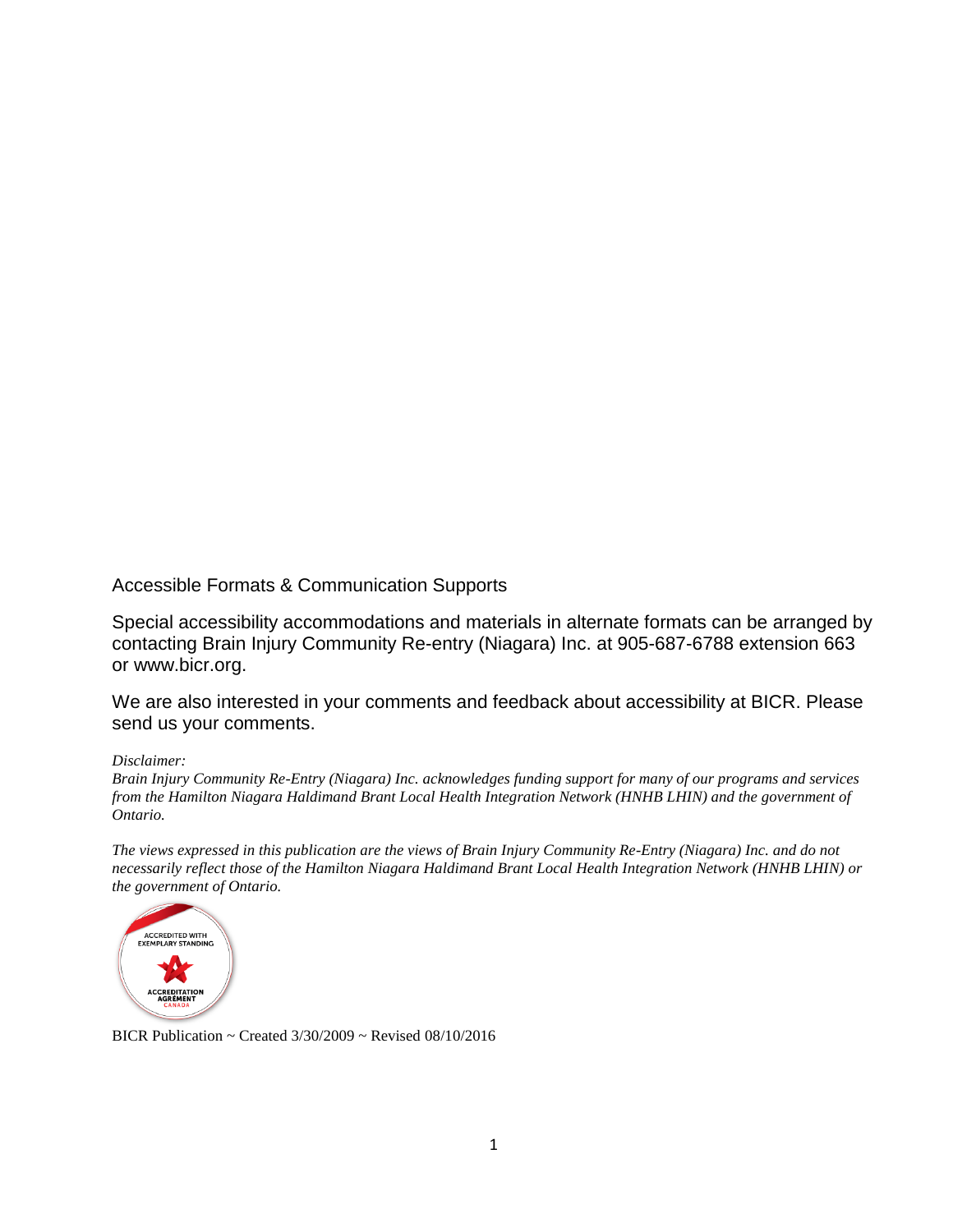#### **Falls Definition**

Fall: An event that results in a person coming to rest inadvertently on the ground or floor or other lower level (RNAO, Best Practice Guideline, 2005).

#### **Overview of BICR's Falls Prevention Strategy**

Falls are not just about getting older. A fall can cause minor or serious injury. Even without an injury a fall can cause a loss of confidence, increase fear and/or decrease activity level that may lead to a decline in one's health and increase the possibility of future falls. Most falls are predictable and preventable. There can be many factors that contribute to a fall; becoming aware of these factors can foster a culture of safety within the agency and reduce the number of preventable participant falls.

Definition of preventable fall: An event that results in a person coming to rest inadvertently on the ground or floor or other lower level (RNAO, Best Practice Guideline, 2005) that requires medical attention provided at a walk-in clinic, urgent care or emergency department.

#### **Goal of BICR's Falls Prevention Strategy**

- 1. To educate BICR participants and staff of the health risks associated with falls and provide prevention strategies to reduce the risk.
- 2. To eliminate the number of preventable falls at BICR.
- 3. To create a culture of safety within BICR.

#### **Assessment**

BICR's Risk of Falls Assessment (Appendix A)

To assess a participant's risk of a fall, an assessment that outlines potential risk factors that can contribute to a fall will be completed.

Modular services and Intake services will:

Complete the Falls Risk Assessment if triggered by the Inter Rai Cha within 2 weeks.

BICR's Residential and Community Outreach Support Services (COSS) will:

 Complete the Falls Risk Assessment upon admission to services. Residential participants need to have this form completed within 24 hours of admission to the site. COSS participants' CF will complete a new assessment within 2 weeks of the transfer.

#### **Falls Prevention Plan**

Individuals who score five or greater on the Risk Assessment (considered to be high risk) will have an Individual Falls Prevention Plan completed.

#### **Timelines:**

Modular services and Intake services:

 If individuals are rated at high risk of falls, the Coordinator or CF will complete a Falls Prevention Plan within 4 weeks of the assessment.

Residential Services:

 If individuals are rated at high risk of falls, the Coordinator or CF will complete a Falls Prevention Plan in place within one week of the assessment.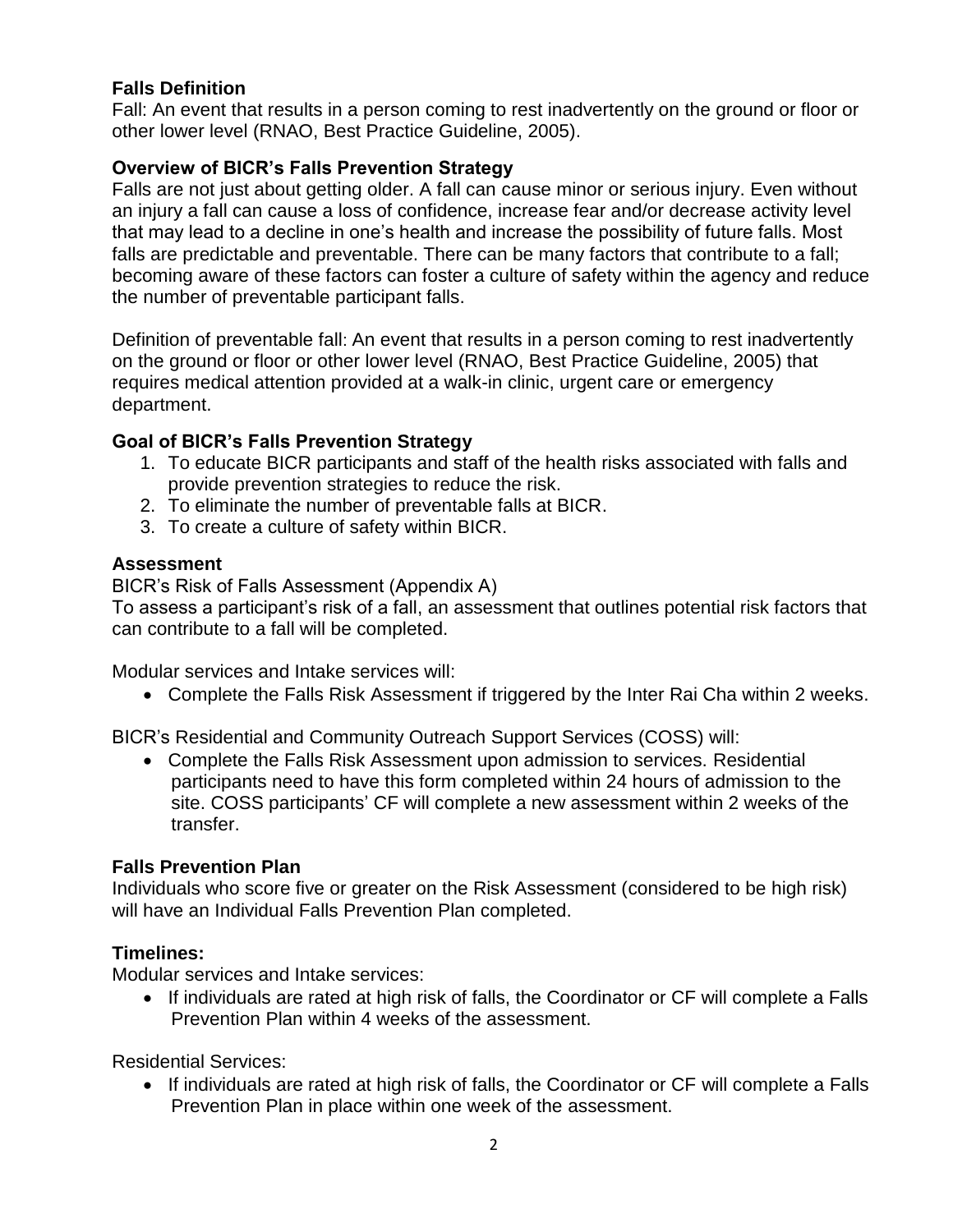COSS Services:

 If individuals are rated at high risk of falls, the Coordinator or CF will have a plan in place within 4 weeks of the assessment.

The Falls Risk Assessment will be reviewed annually at the time of the record binder audits. Adjustments will be made if there is a change to a participant's health status or in the event of additional falls. (This information will be captured in our Incident/Accident reports)

#### **Education**

Falls prevention will be addressed in new staff orientation sessions within the Participant Safety segment. Participants will be educated by their Case Facilitator regarding the health risks associated with falls and strategies to reduce the risk every May in the agency's Falls Prevention Awareness month. To further emphasize awareness to Falls Prevention BICR will post signs at each site outlining potential risk factors and how to reduce the risk of a fall.

To make participant homes safer and to reduce the risk of a fall, participants will receive household tips in their BICR Participant Handbook.

#### **Evaluation of BICR's Falls Prevention Strategy**

BICR is benchmarking statistics on falls requiring medical attention including first aid over the total number of falls with other ABI service providers in the province. This is tracked quarterly and added to the agency's balanced scorecard results.

The goal for BICR is to eliminate serious falls. The number of serious falls will be tracked monthly and reported on quarterly.

Definition of serious fall: An event that results in a person coming to rest inadvertently on the ground or floor or other lower level (RNAO, Best Practice Guideline, 2005) that requires medical attention provided at a walk-in clinic, urgent care or emergency department.

EG: A box was left in the hallway of a residential site. A participant tripped over the box and fell. This is a preventable fall as the box should never have been left in the middle of the hallway.

A Post Fall Investigation Form will be implemented to assist BICR in the gathering of information to reduce / eliminate similar preventable, serious falls in the future.

#### **References and Resources**

- Registered Nurses Association of Ontario (2005).
- Best Practice Guidelines: Prevention of Falls and Fall Injuries in Older Adults, Toronto, Ontario. Web site: [www.rnao.org/bestpractices](http://www.rnao.org/bestpractices)
- University of Health Network (2005). Clinical-Prevention of Falls and Falls-related Injury. Policy and Procedure Manual, Toronto, Ontario.
- Brain Injury Community Re-entry. Web site: www.bicr.org
- Collins [English Dictionary](https://www.google.ca/url?sa=t&rct=j&q=&esrc=s&source=web&cd=4&cad=rja&ved=0CEYQ6QUoADAD&url=http%3A%2F%2Fwww.collinsdictionary.com%2Fdictionary%2Fenglish&ei=W5dNUpXMJ8KEygHz04DwDA&usg=AFQjCNETH8_4gD04NmiydYZA6Q7NxFU9QA&bvm=bv.53537100,d.aWc). Web site: www.collinsdictionary.com > English Dictionary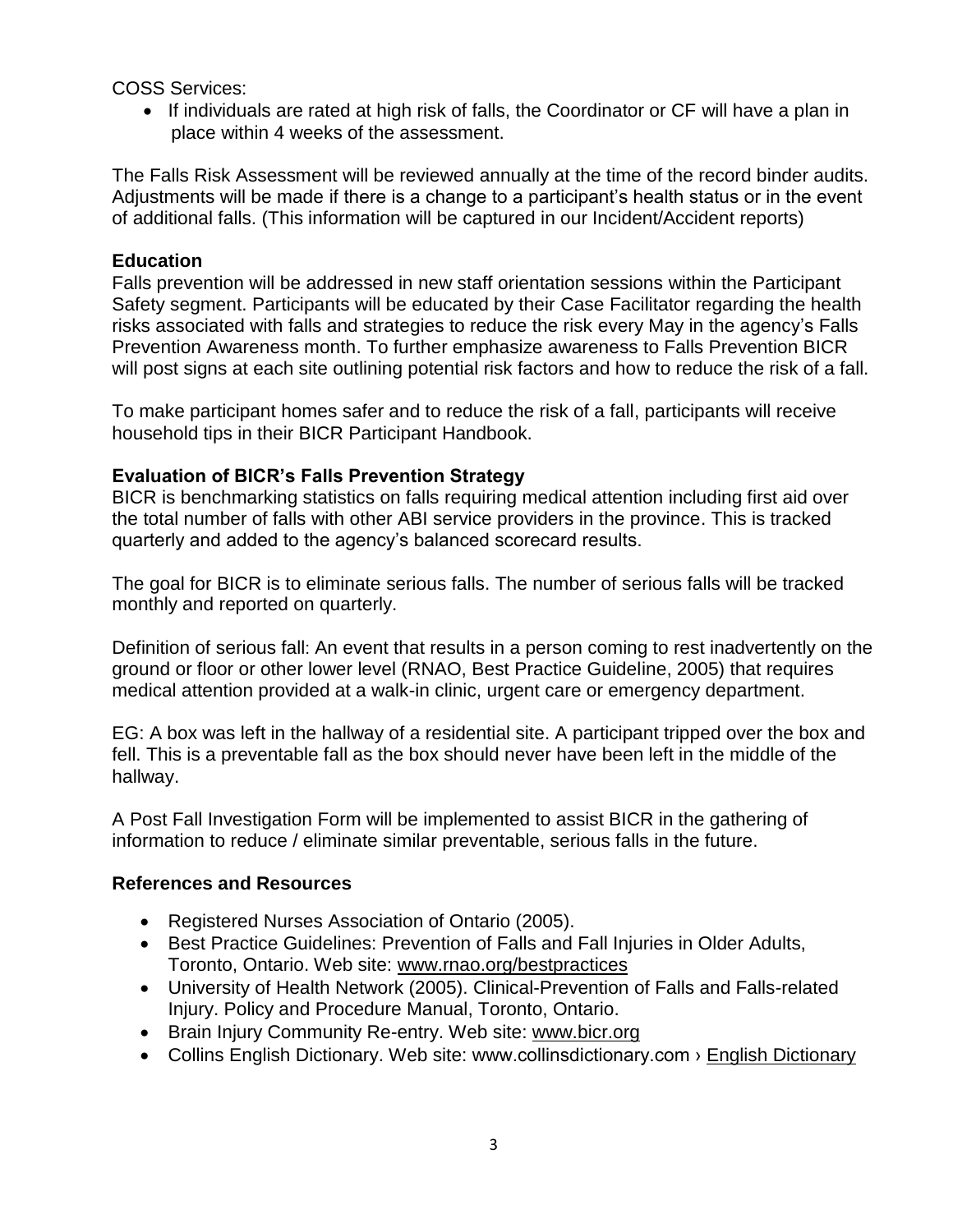#### **Individual Falls Prevention Plan**

Falls Prevention Plan - Four key areas addressed in each individual plan include:

#### **1. Regular Exercise**

A physical therapist and/or occupational therapist will be called to complete an assessment and implement an exercise program for the participant that will focus on strength improvement as well as balance and coordination exercises. Staff will encourage the participant to complete these exercises as often as possible.

#### **2. Medication Review**

The participant and the Case Facilitator will review with the family physician the participant's current medications and the possible side effects such as dizziness or light-headedness that may lead to a fall.

#### **3. Vision**

Visual acuity decreases with age. Therefore periodic eye exams or checkups are recommended. Be aware that either old prescriptions or new prescriptions can alter the visual field and cause falls. Also participants should be reminded to clean their glasses daily or have staff clean them daily.

#### **4. Household Safety Review**

Each residential site has a checklist of safety items that is to be review on a daily basis to ensure the environment is obstacle free.

Record Binder (RB) designates provide information and educate participants and family members to ensure the environment is as safe as possible and they review the "Tips to Help Avoid a Fall" document. (This is located in the Participant Handbook and in the library section of the agency web site).

The following items should be reviewed:

- Check the stairs for any broken or worn steps and make sure there is nothing left sitting on the stairs.
- Check railings for broken or missing railings.
- Make sure lighting is good no burnt out lights in areas where someone could fall.
- Make sure nightlights are located in areas for participants to see if they get out of bed at night.
- If throw rugs are needed they should be fastened with double-stick tape.
- Make sure that nothing has spilled onto the floor. If a spill occurs it must be mopped up immediately.
- Make sure all sturdy poles are secured and in good working condition.
- Make sure the floor is clear of clutter as someone could trip over such items as cords or shoes, etc.

Residential participants will be assessed by an occupational therapist for transfers into and out of the shower/tub and will have a transfer protocol if assistance is needed. Staff will follow the transfer procedures. (Appendix B)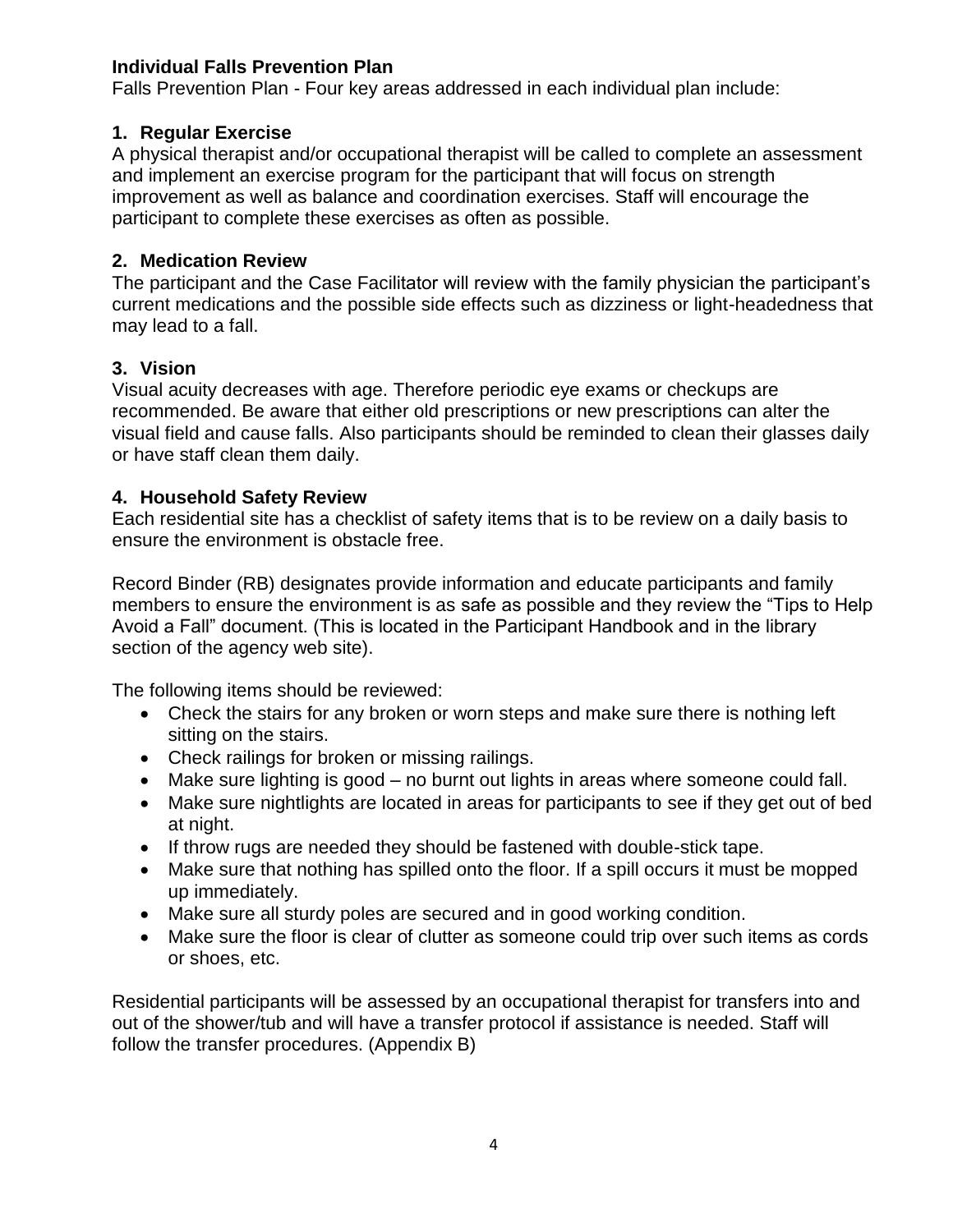**Appendix A**



## **Brain Injury Community Re-entry (Niagara) Inc. Risk of Falls Assessment**

Reason for completing assessment:

|  |  | $\Box$ New Admission $\Box$ Transfer $\Box$ Post Fall $\Box$ Change of Health Status $\Box$ Audit Review |
|--|--|----------------------------------------------------------------------------------------------------------|

#### **Name of Participant: RB#: Date Assessment Implemented: Completed by:**

#### **Section A:**

| $\Box$ Participant is ambulatory – Complete Section B                                                        |
|--------------------------------------------------------------------------------------------------------------|
| $\Box$ Participant utilizes wheelchair at all times and BICR is involved with transfers – Complete section B |
| $\Box$ Participant utilizes wheelchair at all times and BICR is not involved with participant transfers – Do |
| Not Complete Section B and Sign Below                                                                        |
|                                                                                                              |

#### **Risk of Falls not applicable for BICR** *\_\_\_\_\_\_\_\_\_\_\_\_\_\_\_\_\_\_\_\_\_\_\_\_\_\_\_\_*

*Case Facilitator Signature*

**Section B:**

| Question                                                                         | <b>Score</b> | <b>Score</b> |
|----------------------------------------------------------------------------------|--------------|--------------|
| Medication                                                                       | 1            |              |
| Takes more than 4 different medications daily.                                   |              |              |
| Falls                                                                            | $1X \# of$   |              |
| Number of falls in the past 6 month.                                             | falls        |              |
| Impaired Mobility, balance or gait                                               |              |              |
| Shuffling, small steps, slow pace, use of aids, holds on to people or furniture, | 1            |              |
| unsteady when standing or sitting.                                               |              |              |
| Over 55 years of age.                                                            | 1            |              |
| Visual impairment.                                                               | 1            |              |
| Attempts to get out of bed or a chair unsafely.                                  | 1            |              |
| Do you have high or low blood pressure?                                          | 1            |              |
| Seizure disorder.                                                                | 1            |              |
| Assistance with transfers needed.                                                | 1            |              |
| Generalized weakness                                                             |              |              |
| One or more of the following: verbalizes feeling dizzy or weak, unable to sit or | 1            |              |
| stand unassisted.                                                                |              |              |
| Discusses or demonstrates a fear of falling                                      | 1            |              |
| Difficulty_using stairs.                                                         | 1            |              |
| If yes, are there stairs where you live?                                         | 1            |              |

#### **Total Score:**

If the total score is ≥ 5 participant is at high risk for falls. Initiate discussion with the participant about reducing the risk of falls and implement a Falls Prevention Plan.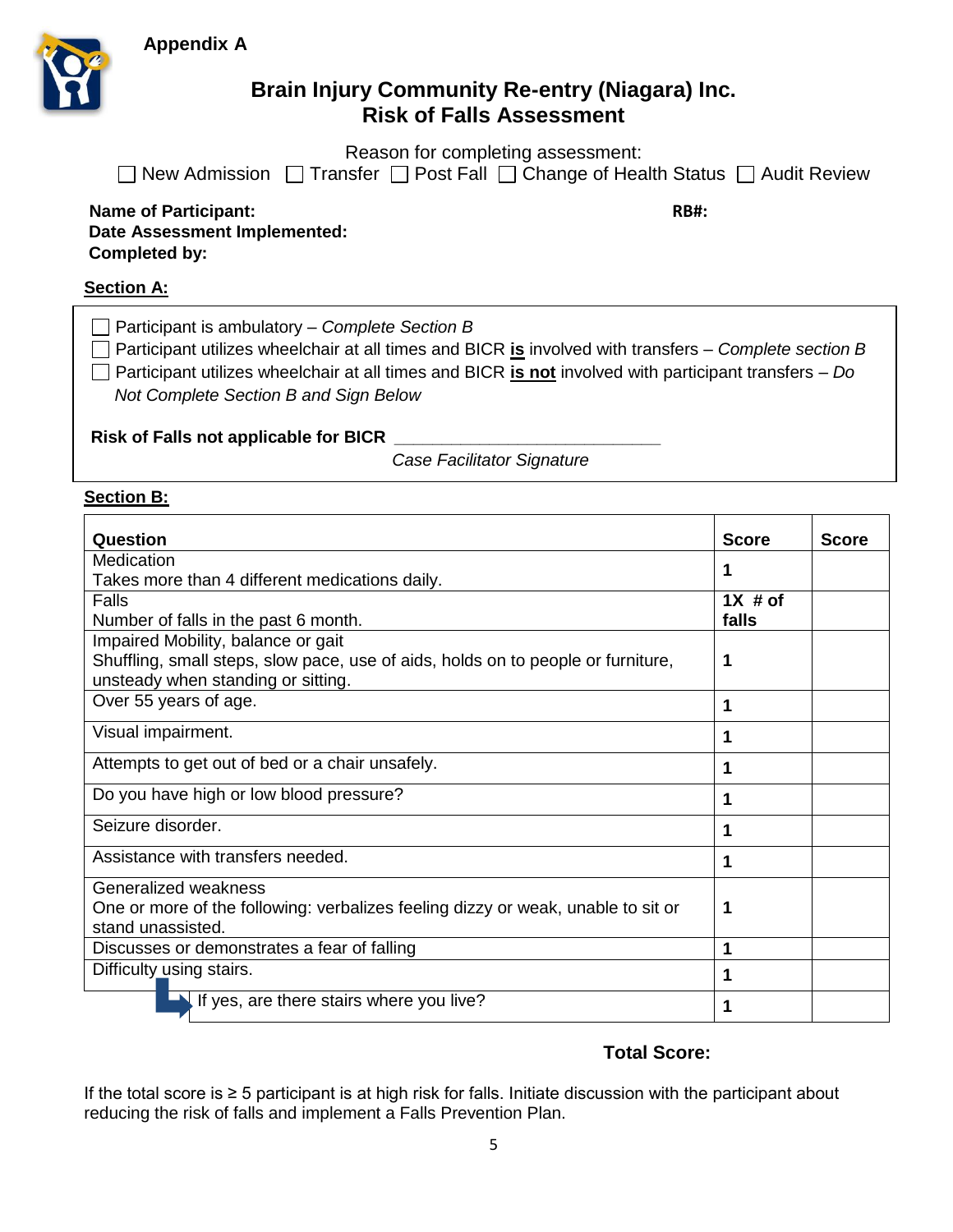# **TIPS THAT WILL HELP YOU AVOID A FALL!!**

- AVOID FLOPPY SLIPPERS OR LONG BATHROBES
- PUT COMMONLY USED ITEMS IN AREAS THAT ARE EASY TO REACH
- WHEN PICKING SOMETHING UP OFF THE FLOOR PUSH IT CLOSER TO SOMETHING YOU CAN HOLD ONTO
- AVOID LOW FURNITURE THAT IS HARD TO GET UP FROM
- IF YOU FEEL UNSTEADY WHEN YOU WALK YOU MAY NEED A CANE OR WAI KFR
- THROW AWAY THROW RUGS
- **STAIRS NEED HAND RAILS**
- KEEP CLUTTER OFF THE WALKING PATHS OF THE HOUSE AND OFF THE **STAIRS**
- PUT BRIGHT TAPE STRIPS AT THE EDGE OF EACH STEP
- PUT LIGHTS IN HALLWAYS
- ADD NIGHTLIGHTS IN HALLWAYS OR IN THE BATHROOM
- ADD GRAB BARS IN THE BATHROOM (BY THE TOILET AND INSIDE THE SHOWER)
- CLEAN UP SPILLS IMMEDIATELY
- PUT IN A NON-SLIP MAT IN THE BATHTUB
- SLOW DOWN

Developed by J. Foxworth, L. Giordano, K. Hammond, K. Mitchell, R. Newton, Phd. Temple University, department of physiotherapy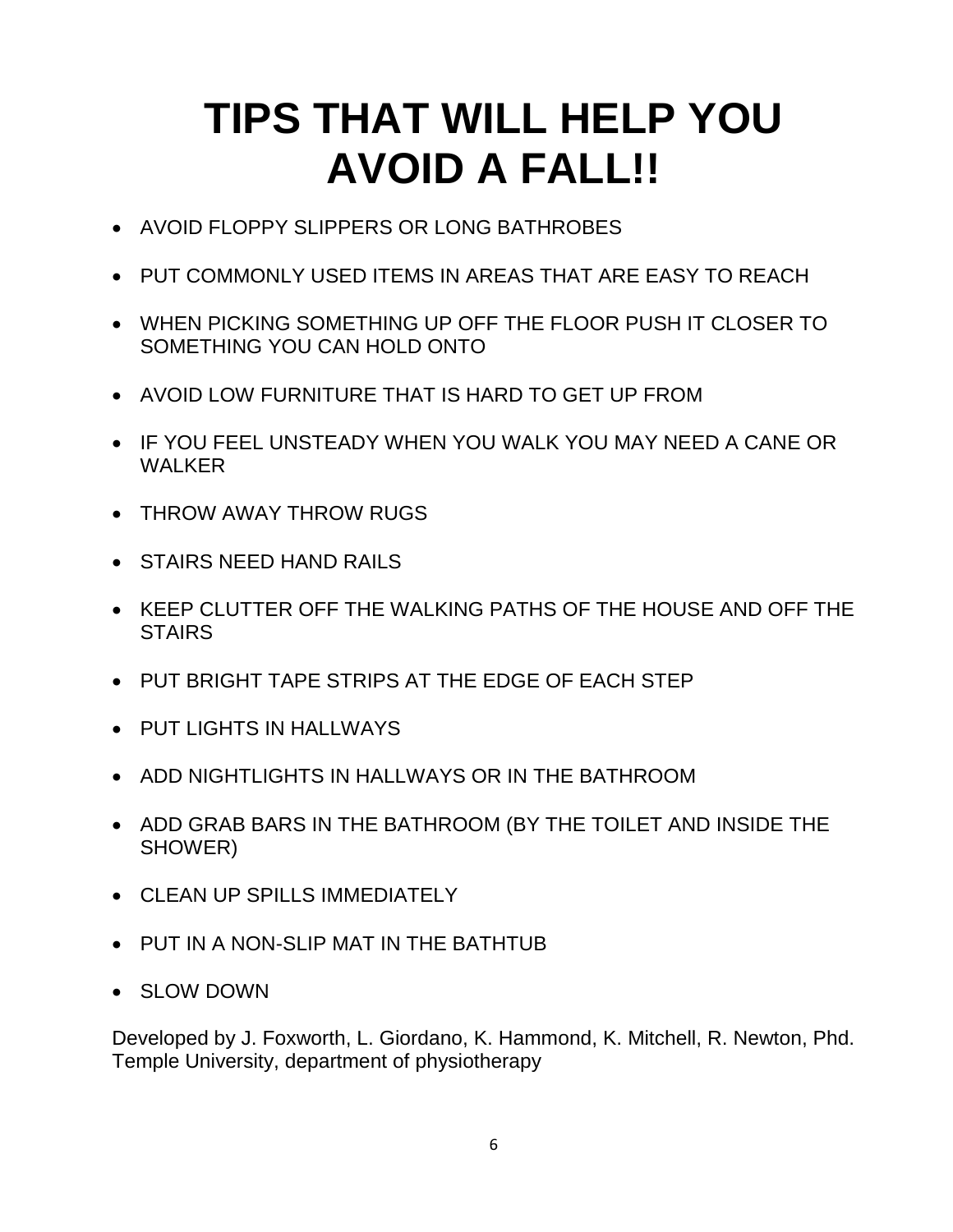# **Appendix B**

# Transfer Procedures

These procedures will be followed when a participant requires physical assistance from staff during a transfer. The following steps will be completed for each transfer:

#### **1. Introduction**

- Knock on the door or get the participant's attention.
- Initiate communication and let them know what is going to happen.

#### **2. Environmental Scan**

- Refer to the transfer procedure in the participants working binder or if it is located on the wall of the participant's room.
- Check for adequate space for which the transfer can be completed safely.
- Create this space by moving or rearranging the environment if this can be completed in a safe manor.
- Visually scan the area for hazards and remove. (e.g. Clothing on the floor, shoes, wires, debris)

## **3. Set-up — Participant**

Health Status Check - Ask the following questions:

- Did you sleep well last night?
- How are you feeling this morning?
- If the participant's health has changed significantly that it will alter their current transfer protocol, staff will immediately post a **STOP TRANSFER SIGN** on the participant's door or by their bed. (The sign needs to be placed in a location to ensure that staff will see it prior to completing the transfer). This will prompt staff to look at the communication notes for further instructions on alternate transfer protocols.
- If the participant's health has changed significantly that it will alter their current transfer protocol and they do not live in one of our residential sites the staff working with the individual will notify the RB designate about the change. The information regarding the change in transfer procedures will be communicated to all staff on the team in verbal and written communication. Instructions will be in the participant's home binder and a voicemail message will be sent to all team members instructing them to read the changes to the transfer at the start of their next shift.
- Ensure that the proper footwear is being worn for this transfer. If transfer in shower area, are there anti-slip mats and has water has been mopped up?

#### **4. Set-up — The Area**

- Move the equipment needed into place.
- Physically check the assistive devices to ensure they are secure. E.g. Sturdy poles are secure, grab bars are secure, wheelchair brakes are secured and the chair is not moving.
- **5. Call for a second staff if necessary to complete the transfer**.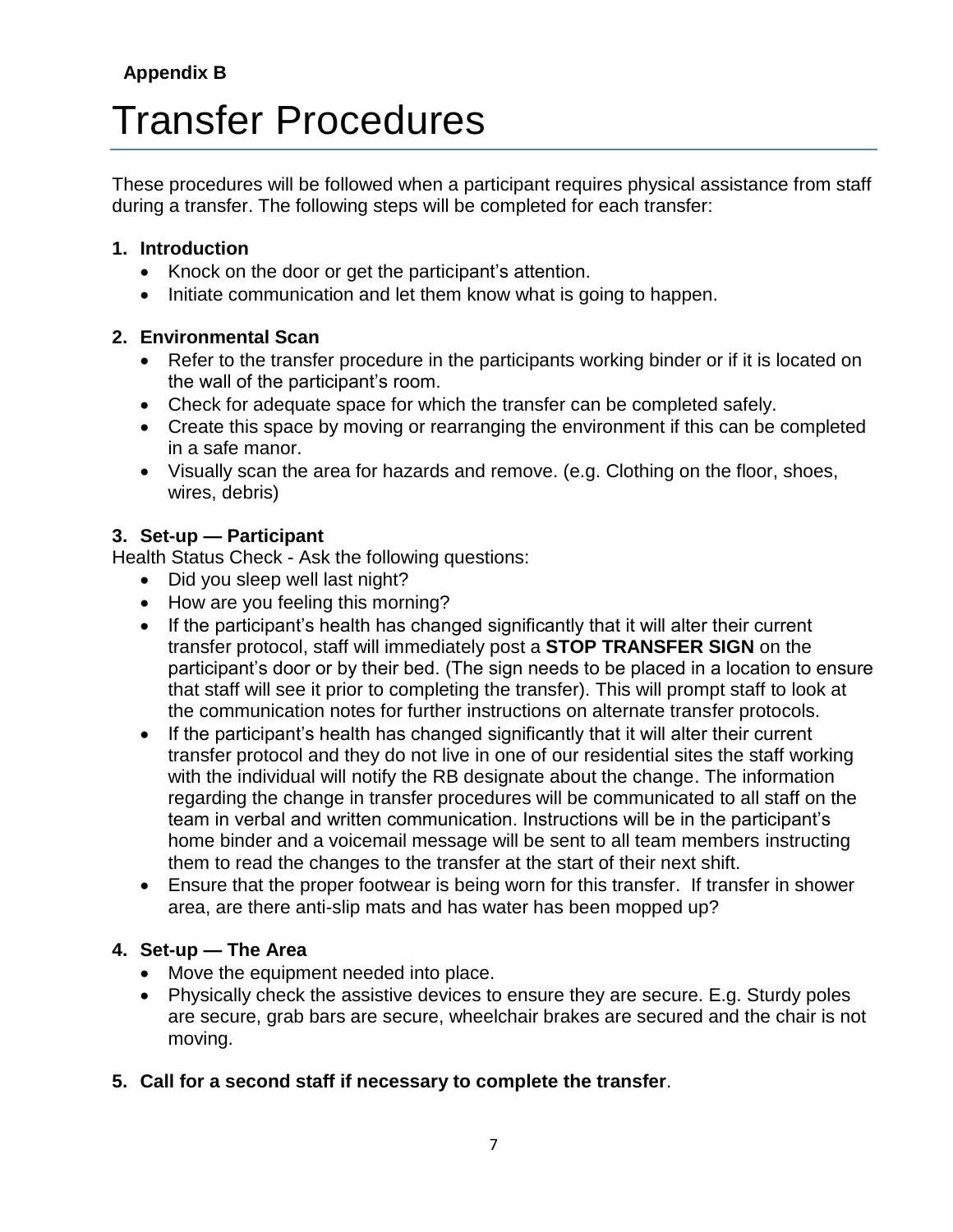## **6. A Lead Staff Is Determined**

- Lead staff indicates the movements necessary and describes the counting sequence to be used.
- Lead staff initiates the counting sequence to begin the transfer.
- Transfer the participant.
- Complete the transfer sequence as trained and outlined in the participants transfer protocol.
- **7. Assess the participants positioning once transfer is completed.**

### **8. Restore The Environment**

Put away equipment, clean the environment if necessary.